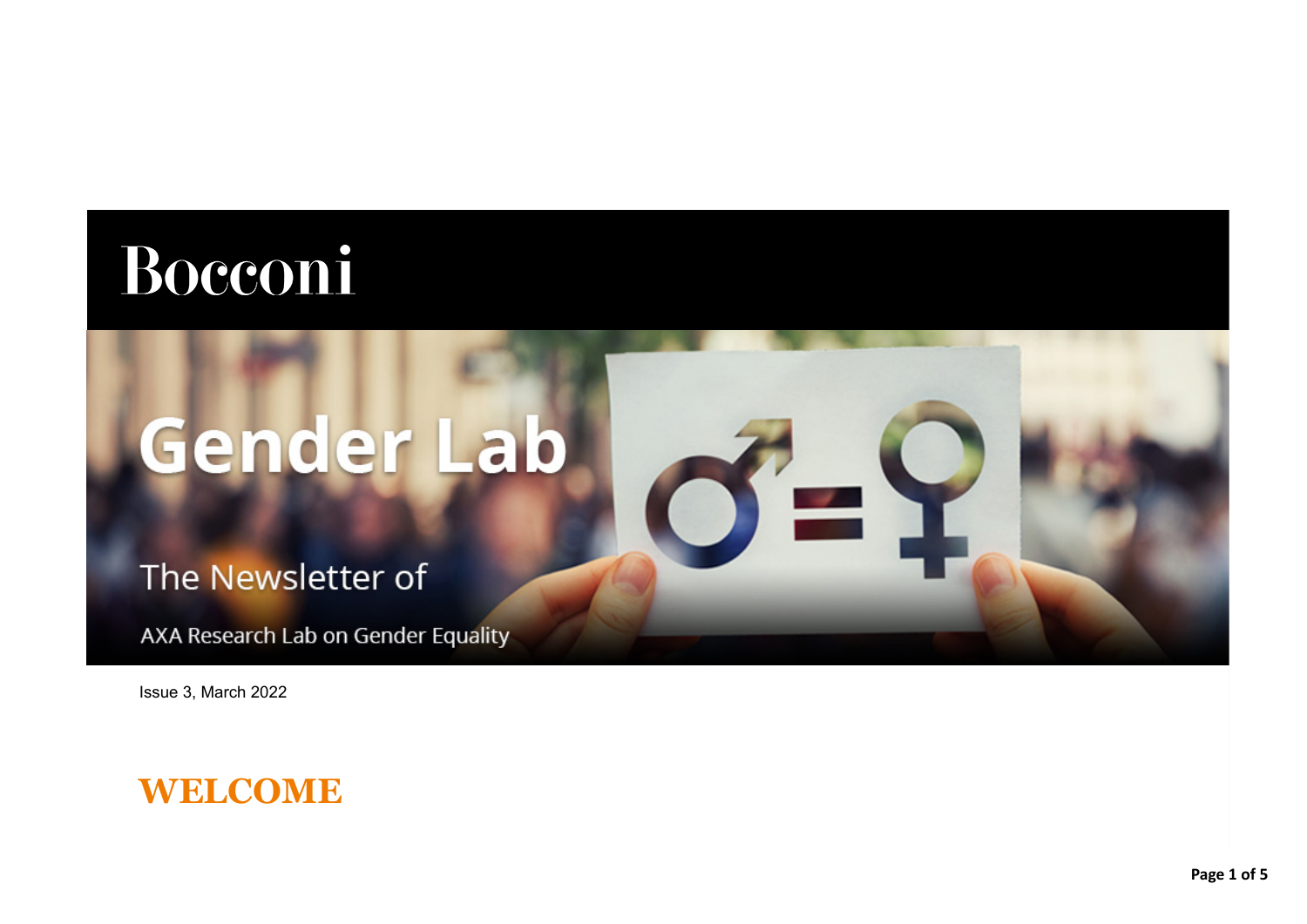The AXA Research Lab on Gender Equality welcomes you to the third issue of our monthly newsletter. At the Lab we aim to promote gender equality in the economic and social spheres through rigorous scientific methodologies. We carry out theoretical and empirical, high-quality research with a strong policy impact.

In this issue of our newsletter, we place emphasis on celebrating International Women's Day. This month we also celebrate one year since our Lab was launched.

Below you will find some of our research highlights and updated about events and our team. Our research includes all areas of gender economics, gender policies, and gender diversity management and covers topics in education, family, culture, politics, and women's empowerment. You will also find updates about events and our team.

We are happy to connect with you, for which we have left our contact information at the end of the newsletter.

### **MEET TEETEAM!**

- **[Paola Profeta](https://genderlab.unibocconi.eu/people/paola-profeta)**, *Director*
- **[Caroline Coly](https://genderlab.unibocconi.eu/people/caroline-coly)**, *Post-doctoral Researcher*
- **[Silvia Griselda](https://genderlab.unibocconi.eu/people/silvia-griselda)**, *Post-doctoral Researcher*
- **[Giulia Savio](https://genderlab.unibocconi.eu/people/giulia-savio)**, *Post-doctoral Researcher*
- **[Ximena Caló](https://genderlab.unibocconi.eu/people/ximena-calo)**, *Junior Researcher*
- **[Alda Marchese](https://genderlab.unibocconi.eu/people/alda-marchese)**, *Research Assistant*

This month we would like to extend a special thank you to **[Kenza Elass](https://genderlab.unibocconi.eu/people/visiting/kenza-elass)**, who is PhD Student at the Aix Marseille School of Economics. She has visited the Lab from February to March 2022.

The Lab also hosts MSc students for **[curricular internships](https://genderlab.unibocconi.eu/people/intern-and-students)**. This month we are hosting MSc students Giovanni Maria Della Gatta and Nilufer Sueda Uludag. We also extend a special thank you to Maddalena Matrone and Luca De Vitis, who have completed their collaboration this month. Students interested in this opportunity are welcome to contact us.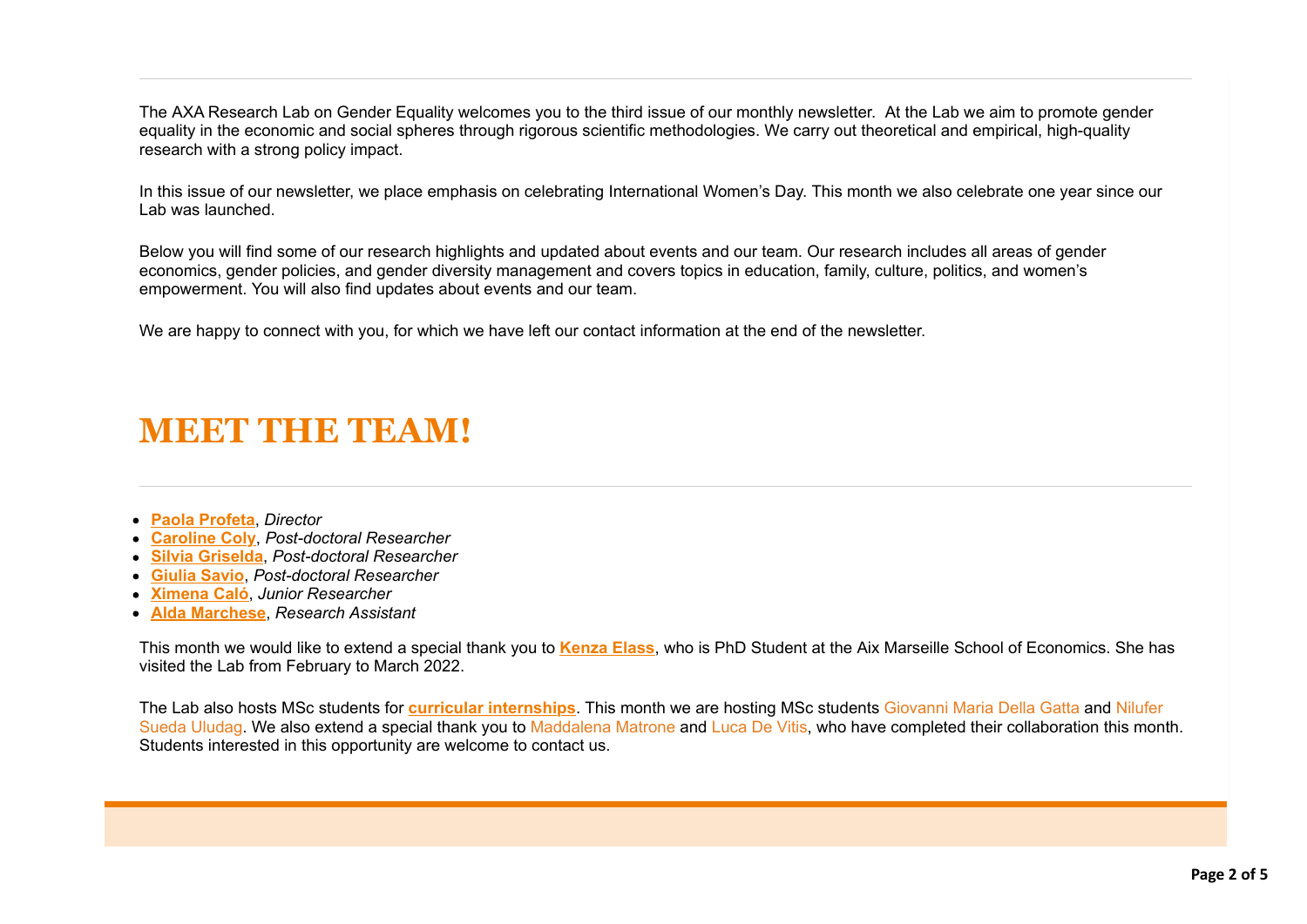## **OUR RESEARCH HIGHLIGHTS**

#### *Politics*

**"Monitoring Gender Gaps in an Open List System: Does Panachage Backfire on Women?"** by Giulia Savio.

Giulia Savio, post-doctoral researcher at the Lab, has recently **[presented](https://genderlab.unibocconi.eu/news-and-participations)** her work at the 11th Alpine Population Conference in La Thuile (Poster Session 1). She has also presented at Dondena's Politics & Institutions Clinic.

The paper's abstract can be accessed **[here](https://genderlab.unibocconi.eu/research/politics)**.

#### *Culture*

**"It's a man's world: culture of abuse, #MeToo and worker flows"** by Caroline Coly *with* Cyprien Batut and Sarah Schneider-Strawczynski.

Caroline Coly, post-doctoral researcher at the Lab, has recently **[presented](https://genderlab.unibocconi.eu/news-and-participations)** her work at the 11th Alpine Population Conference in La Thuile (Poster Session 1). She has also presented at Bocconi's Food for Thought, the Webinar on Gender and Family Economics (GenFamEcon Webinar), and the Applied Young Economist Webinar Workshop on Discrimination.

Read the Working Paper **[here](https://www.dondena.unibocconi.eu/wps/wcm/connect/50fed6ed-818d-4786-8225-338ec14ac928/WP149.pdf?MOD=AJPERES&CVID=nOp0.D2)**.

**"Gender attitudes and social media"** by Silvia Griselda.

Silvia Griselda, post-doctoral researcher at the Lab, has recently **[presented](https://genderlab.unibocconi.eu/news-and-participations)** her preliminary project at the 11th Alpine Population Conference (Poster Session 2).

#### *Policies*

**"Smart Working: Work flexibility without constraints"** by Paola Profeta *with* Marta Angelici.

Paola Profeta, Director of the Lab, has recently **[presented](https://eur03.safelinks.protection.outlook.com/?url=https%3A%2F%2Fwww.tinbergen.nl%2Fevent%2F2022%2F03%2F25%2F11584%2Ftitle-to-be-announced&data=04%7C01%7Cximena.calo%40unibocconi.it%7Cee9760f8df7d408d455608da131ec04a%7C6bf3b57a9fb447c29ada51156518f52f%7C1%7C0%7C637843320051026279%7CUnknown%7CTWFpbGZsb3d8eyJWIjoiMC4wLjAwMDAiLCJQIjoiV2luMzIiLCJBTiI6Ik1haWwiLCJXVCI6Mn0%3D%7C3000&sdata=6K%2BFWjySzx7bI13VK8m%2BYFl%2Fxl4lSnsGiAESffJwfSM%3D&reserved=0)** her work at the Micro Seminar Series of the Tinbergen Institute, Erasmus University of Rotterdam.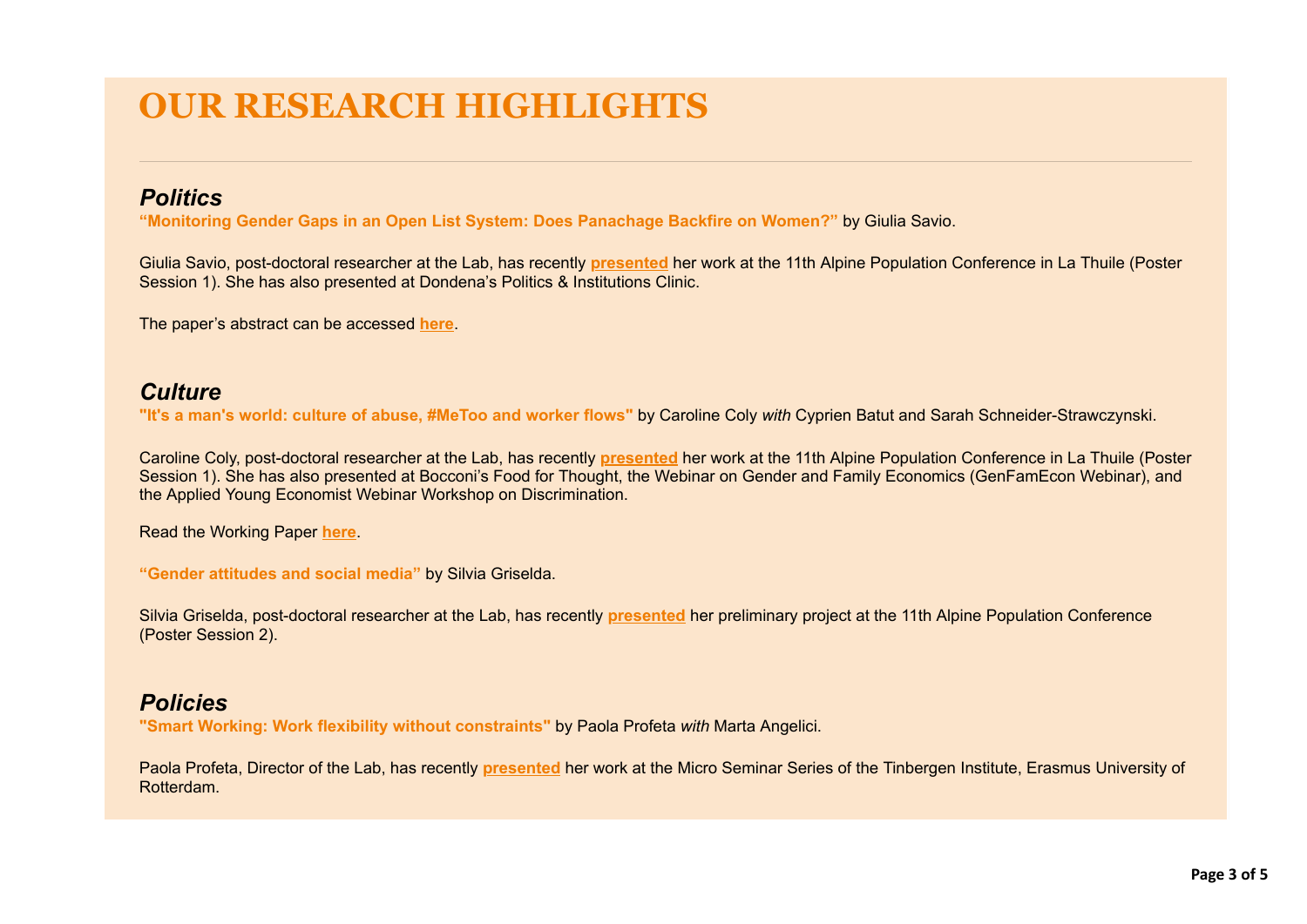## **AT A GLANCE**

- Kenza Elass presented her paper 'What do women want in a job? Gender-based preferences and the reservation wage gap' at Food for Thought, Bocconi
- Paola Profeta in **[interview](https://genderlab.unibocconi.eu/articles-interviews)** with **[Bocconi Knowledge](https://www.knowledge.unibocconi.it/notizia.php?idArt=23996)**, marking one year of the Lab 'Uguaglianza di genere, un anno dopo'
- Paola Profeta in **[interview](https://genderlab.unibocconi.eu/articles-interviews)** with La Repubblica 'Ancora lontane della parità, in Italia gender gap fra i più alti d'Europa'
- Paola Profeta in **[interview](https://genderlab.unibocconi.eu/articles-interviews)** with Corriere della Sera 'Imprese guidate da donne in Lombardia, il saldo è positivo: <<Ma la crisi esaspera la disparità>>
- Paola Profeta **[delivered a speech](https://genderlab.unibocconi.eu/news-and-participations)** at the Conference "Women's work: freedom from violence and the country's development strategy," promoted by the Italian Parliamentary Commission of inquiry into femicide and all forms of gender-based violence – 'Quanto vale l'ocupazzione feminile per il future del Paese'

You can check more on news and participations **[here](https://genderlab.unibocconi.eu/news-and-participations)**, and also **[follow us](https://eur03.safelinks.protection.outlook.com/?url=https%3A%2F%2Ftwitter.com%2FAxaGenderLab&data=04%7C01%7Cximena.calo%40unibocconi.it%7Cee9760f8df7d408d455608da131ec04a%7C6bf3b57a9fb447c29ada51156518f52f%7C1%7C0%7C637843320051026279%7CUnknown%7CTWFpbGZsb3d8eyJWIjoiMC4wLjAwMDAiLCJQIjoiV2luMzIiLCJBTiI6Ik1haWwiLCJXVCI6Mn0%3D%7C3000&sdata=qXznRgEDmYRCq%2FIZkdFXOUq%2BvUQXj7YfRmiSHv6SCQQ%3D&reserved=0)** on Twitter.

## **NEWS & EVENTS**

*Event: Gender equality: challenges ahead – From She-cession to She-recovery*

On March 7th, the Lab hosted the event **[Gender equality: challenges ahead – From She-cession to She-recovery](https://www.unibocconi.it/wps/wcm/connect/ev/Eventi/Eventi+Bocconi/AXA+RESEARCH+LAB+ON+GENDER+EQUALITY)** in partnership with AXA. The event addressed the impact of COVID-19 on women and the measures and actions that are needed for a she-recovery. You can refer to our **[website](https://www.unibocconi.it/wps/wcm/connect/ev/Eventi/Eventi+Bocconi/AXA+RESEARCH+LAB+ON+GENDER+EQUALITY)** to read more about the event and its outcomes.

#### *Seminar Series*